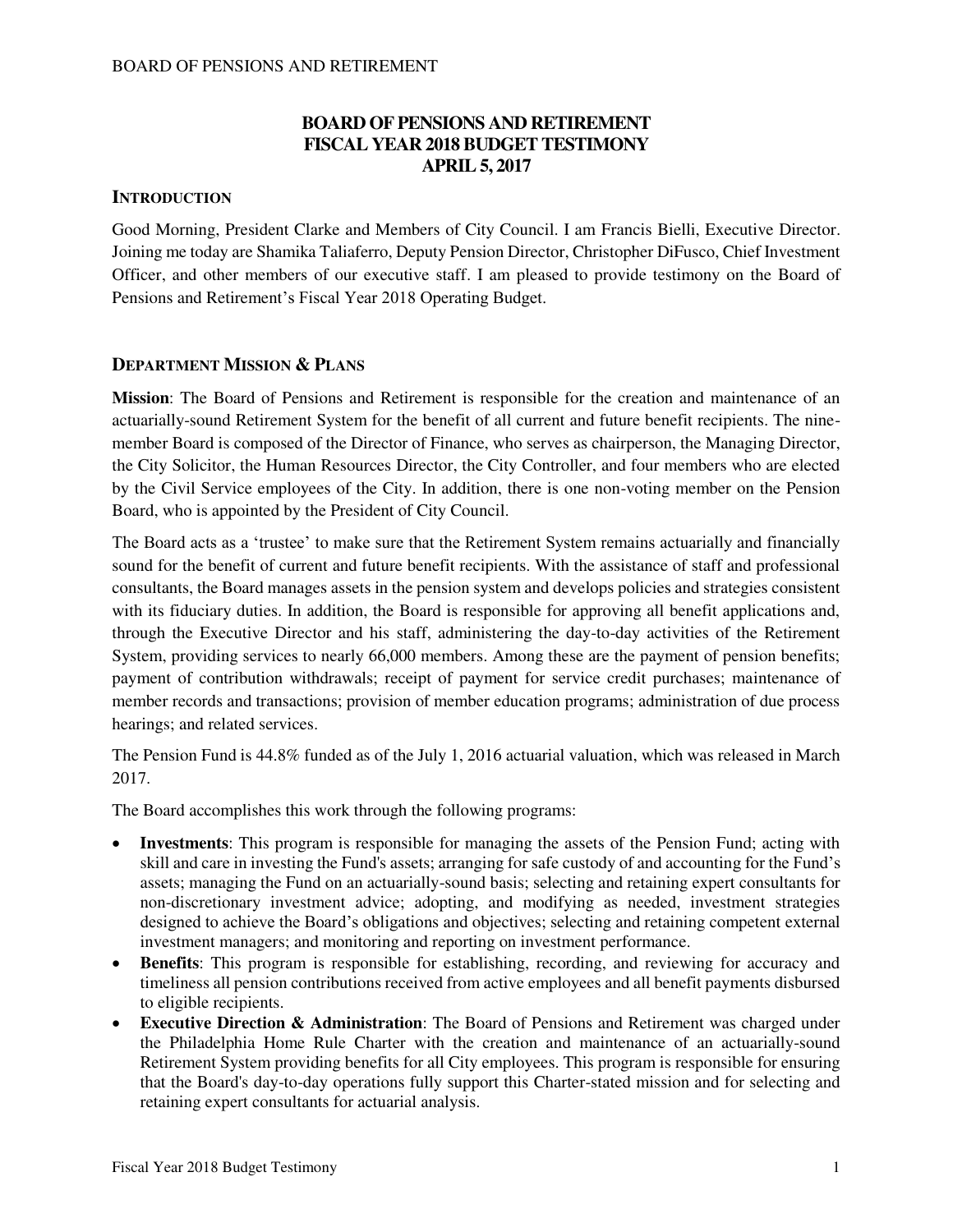**Plans for Fiscal Year 2018**: In FY18, the Board will continue to reduce the ratio of manager fees to assets under management from its FY16 year-end ratio of 0.38% (down from 0.62% at the close of FY15, a reduction of \$12.4 million) while achieving returns equal to or exceeding the Fund's earnings assumption. The reduction in fees is the result of the Board migrating many of its assets from actively managed to passively managed investments. Passively managed assets have increased from 36.4% of the Board's portfolio in December 2015 to 51.0% today.

The Fund maintains a diversified asset mix designed to achieve the long-term actuarial target rate of return across a wide range of market cycles. The asset allocation and investment strategy is never static. The Board works with its investment staff and its consultants to improve and adjust the Fund's exposure to reflect the current market environment; while maintaining core positions based on a long-term investment horizon. The Board focuses continually on maximizing returns at the lowest level of risk and for the best possible value. Core market exposure to public equities can be achieved at a very low cost via index funds and is the Board's starting point when evaluating any investment strategy. When an active investment management is appropriate, the Fund's investment partners are viewed in relation to the overall value provided in terms of performance, strategy, process, and cost. Manager performance is reviewed regularly, and those who are not meeting the Fund's long-term objectives are brought to the attention of the Board for possible action including, but not limited to, a reduction of assets under management, renegotiation of fees, or termination.

As of February 28, 2017, 36.17% of the Fund's managers are diversity managers. Using the PSN Database, Staff created a filter to get a universe of managers that have a 3-year track record and an active product with at least \$100 million in AUM. After running the filter, 806 firms with 5,086 products were available. Of this amount, 70 firms and 237 products had greater than 50% minority or woman ownership. This equates to 8.6% of firms and 4.6% of products. As of 2/28/2017, CPBPR had a total 94 managers, of which 34 were MWBE products, a percentage of 36.17%. In FY16, fees paid to Minority- and Women-owned firms accounted for 28% of all fees paid. The Board continues to seek out high-quality, diverse, local, and emerging managers for allocations across all asset classes. Board members will continue to participate in Mid Atlantic Plan Sponsors (MAPS), the National Association of Securities Professionals (NASP), and other non-profit organizations that are proponents of diversity investment professionals. The Board is a member of a national association called the Thirty Percent Coalition, which is a national organization committed to the goal of increasing women participation on corporate boards. The Board will continue to support proxy initiatives promoting issues such as inclusive corporate boards, equal pay, and other important social issues.

The Board will continue to provide retirement education sessions to system members by further expanding its outreach to operating departments and bargaining units.

The Board's goal is to increase the percentage of monthly pension benefits received via direct deposit (92.6% at the end of FY16) to 96% by the conclusion of FY22. Since Electronic Funds Transfer (EFT) recipients receive quarterly statements instead of monthly checks, increased EFT participation means that the Board uses less paper and saves on postage costs. Since 2012, all new retirees are required to participate in direct deposit.

The Board also plans to increase the number of 457 Plan participants by 18%, from 20,329 at the end of FY16, to 24,000 by the end of FY22.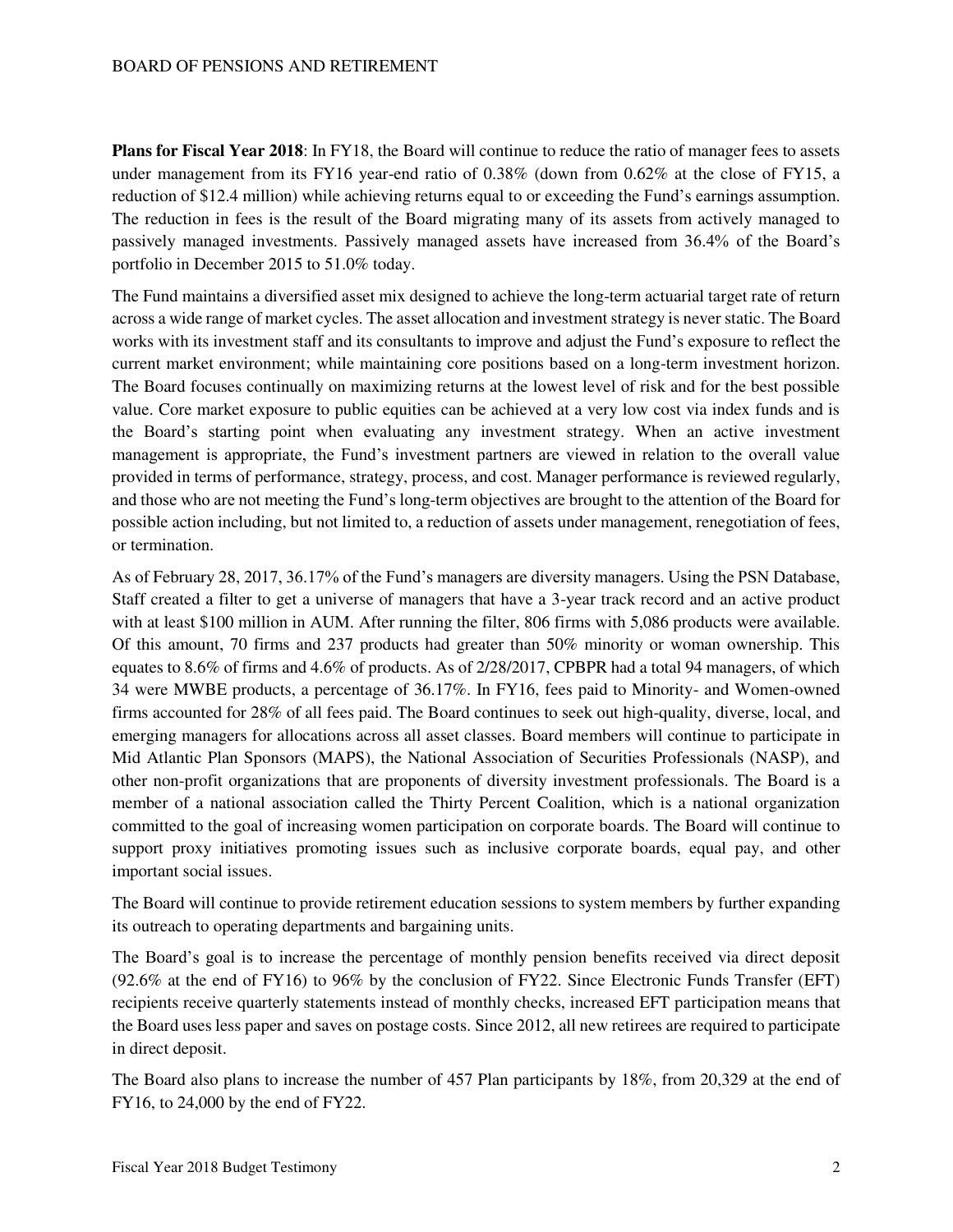The Board will continue to develop and maintain a diverse workforce. The current Board staff is 75% female and 67% minority. While staff size is limited and primarily governed by the Civil Service Regulations, the Board is committed to further developing and maintaining a diverse workforce.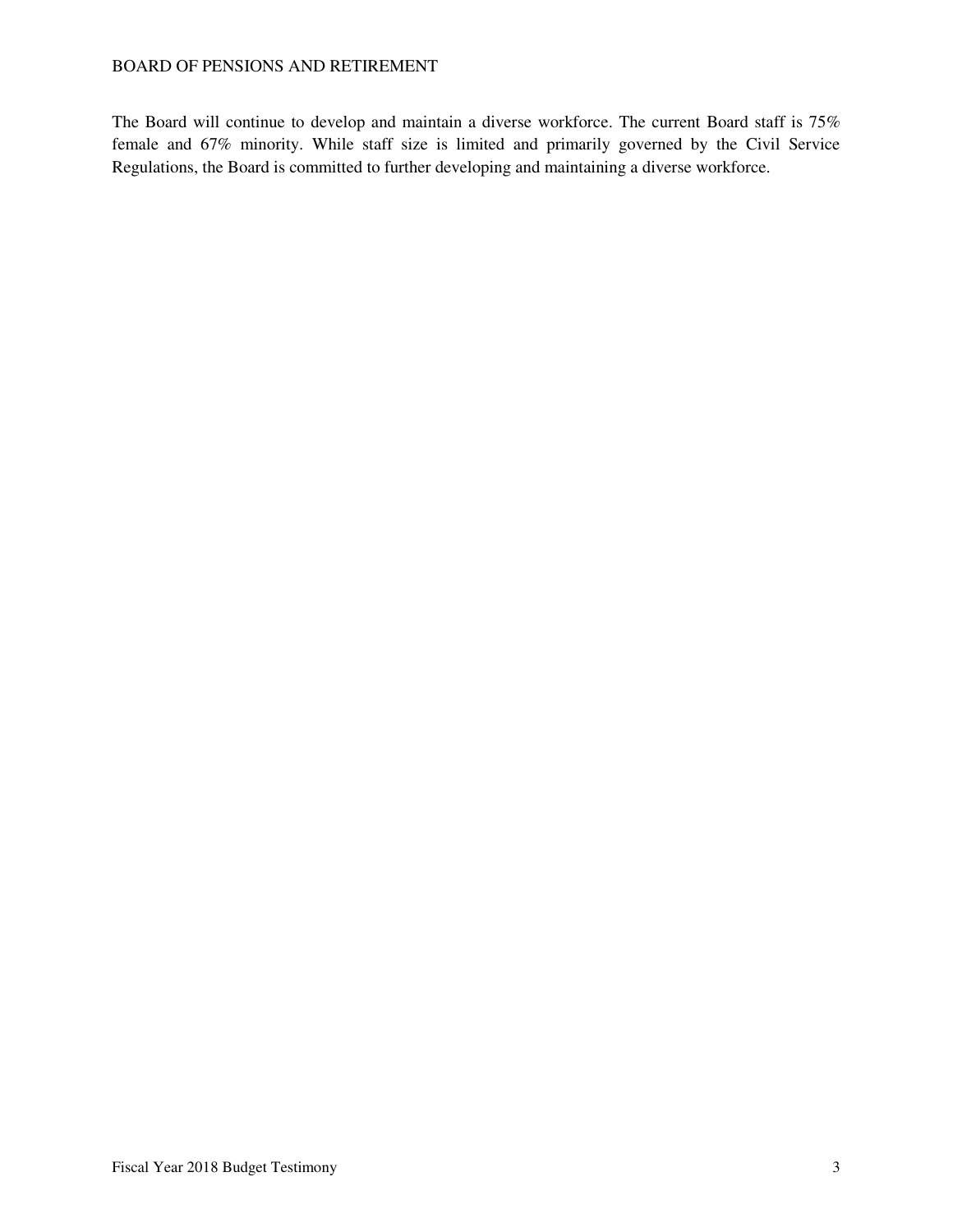| <b>Staff Demographics Summary (as of December 2016)</b> |           |          |           |          |  |  |  |  |  |
|---------------------------------------------------------|-----------|----------|-----------|----------|--|--|--|--|--|
|                                                         | Total     | Minority | White     | Female   |  |  |  |  |  |
| Number of Full-Time Staff                               | 57        | 37       | 20        | 43       |  |  |  |  |  |
| Number of Civil Service-Exempt Staff                    | 12        | 5        | 7         | 7        |  |  |  |  |  |
| Number of Executive Staff (deputy)<br>level and above)  | 8         | 4        | 4         | 4        |  |  |  |  |  |
| Average Salary, Full-Time Staff                         | \$59,065  | \$53,434 | \$73.139  | \$52,209 |  |  |  |  |  |
| Average Salary, Civil Service-Exempt<br>Staff           | \$104,481 | \$92,227 | \$113,233 | \$88,658 |  |  |  |  |  |
| Average Salary, Executive Staff                         | \$110,428 | \$92,385 | \$141,185 | \$88,635 |  |  |  |  |  |
| Median Salary, Full-Time Staff                          | \$49,351  | \$49,351 | \$54,431  | \$52,209 |  |  |  |  |  |
| Median Salary, Civil Service-Exempt<br>Staff            | \$89,867  | \$89,539 | \$90,194  | \$89,539 |  |  |  |  |  |
| Median Salary, Executive Staff                          | \$107,270 | \$84,770 | \$150,000 | \$84,770 |  |  |  |  |  |

| <b>Employment Levels (as of December 2016)</b>             |                 |          |  |  |  |  |  |
|------------------------------------------------------------|-----------------|----------|--|--|--|--|--|
|                                                            | <b>Budgeted</b> | Filled   |  |  |  |  |  |
| Number of Full-Time Positions                              | 73              | 57       |  |  |  |  |  |
| Number of Part-Time Positions                              |                 | 0        |  |  |  |  |  |
| Number of Civil-Service Exempt<br>Positions                | 14              | 12       |  |  |  |  |  |
| Number of Executive Positions (deputy)<br>level and above) | 10              | 8        |  |  |  |  |  |
| Average Salary of All Full-Time<br>Positions               | \$54,832        | \$59,065 |  |  |  |  |  |
| Median Salary of All Full-Time<br>Positions                | \$44,020        | \$49,351 |  |  |  |  |  |

a sa kabila sa kasang sa kalawang sa kasang sa kasang sa kasang sa kasang sa kasang sa kasang sa kasang sa kas

| <b>Pension Fund Financial Summary by Class</b> |                |             |                |                    |                |             |  |  |  |  |
|------------------------------------------------|----------------|-------------|----------------|--------------------|----------------|-------------|--|--|--|--|
|                                                | FY16 Original  | FY16 Actual | FY17 Original  | FY17 Estimated     | FY18 Proposed  | Difference: |  |  |  |  |
|                                                | Appropriations | Obligations | Appropriations | <b>Obligations</b> | Appropriations | FY18-FY17   |  |  |  |  |
| Class 100 - Employee Compensation              | \$7,170,000    | \$6,012,275 | \$7,170,000    | \$7,242,000        | \$7,644,000    | \$402,000   |  |  |  |  |
| Class 200 - Purchase of Services               | \$2,538,000    | \$2,279,257 | \$2,475,000    | \$2,267,000        | \$2,267,000    | \$0         |  |  |  |  |
| Class 300 - Materials and Supplies             | \$125,000      | \$52,819    | \$125,000      | \$125,000          | \$125,000      | \$0         |  |  |  |  |
| Class 400 - Equipment                          | \$13,000       | \$2,108     | \$13,000       | \$13,000           | \$13,000       | \$0         |  |  |  |  |
| Class 500 - Contributions                      | \$0            | \$0         | \$0            | \$0                | \$0            | \$0         |  |  |  |  |
| Class 700 - Debt Service                       | \$0            | \$0         | \$0            | \$0                | \$0            | \$0         |  |  |  |  |
| Class 800 - Payment to Other Funds             | \$125,000      | \$77,993    | \$125,000      | \$125,000          | \$125,000      | \$0         |  |  |  |  |
| Class 900 - Advances/Misc. Payments            | \$0            | \$0         | \$0            | \$0                | \$0            | \$0         |  |  |  |  |
|                                                | \$9,971,000    | \$8,424,452 | \$9,908,000    | \$9,772,000        | \$10,174,000   | \$402,000   |  |  |  |  |

| <b>Professional Services Contracts Summary</b> |              |              |              |              |              |                              |  |  |  |
|------------------------------------------------|--------------|--------------|--------------|--------------|--------------|------------------------------|--|--|--|
|                                                | <b>FY12</b>  | FY13         | <b>FY14</b>  | <b>FY15</b>  | <b>FY16</b>  | <b>FY17 YTD</b><br>(Q1 & Q2) |  |  |  |
| Total amount of contracts                      | \$27,410,231 | \$29,890,980 | \$33,529,195 | \$28,694,934 | \$16,310,256 | $N/A^*$                      |  |  |  |
| Total amount to M/W/DSBE                       | \$2,560,146  | \$3,939,110  | \$4,881,899  | \$5,204,446  | \$4,584,813  | $N/A^*$                      |  |  |  |
| <b>Participation Rate</b>                      | $9\%$        | 13%          | 15%          | 18%          | 28%          | 36.17%                       |  |  |  |

\* Fees are billed at least one full quarter in arrears.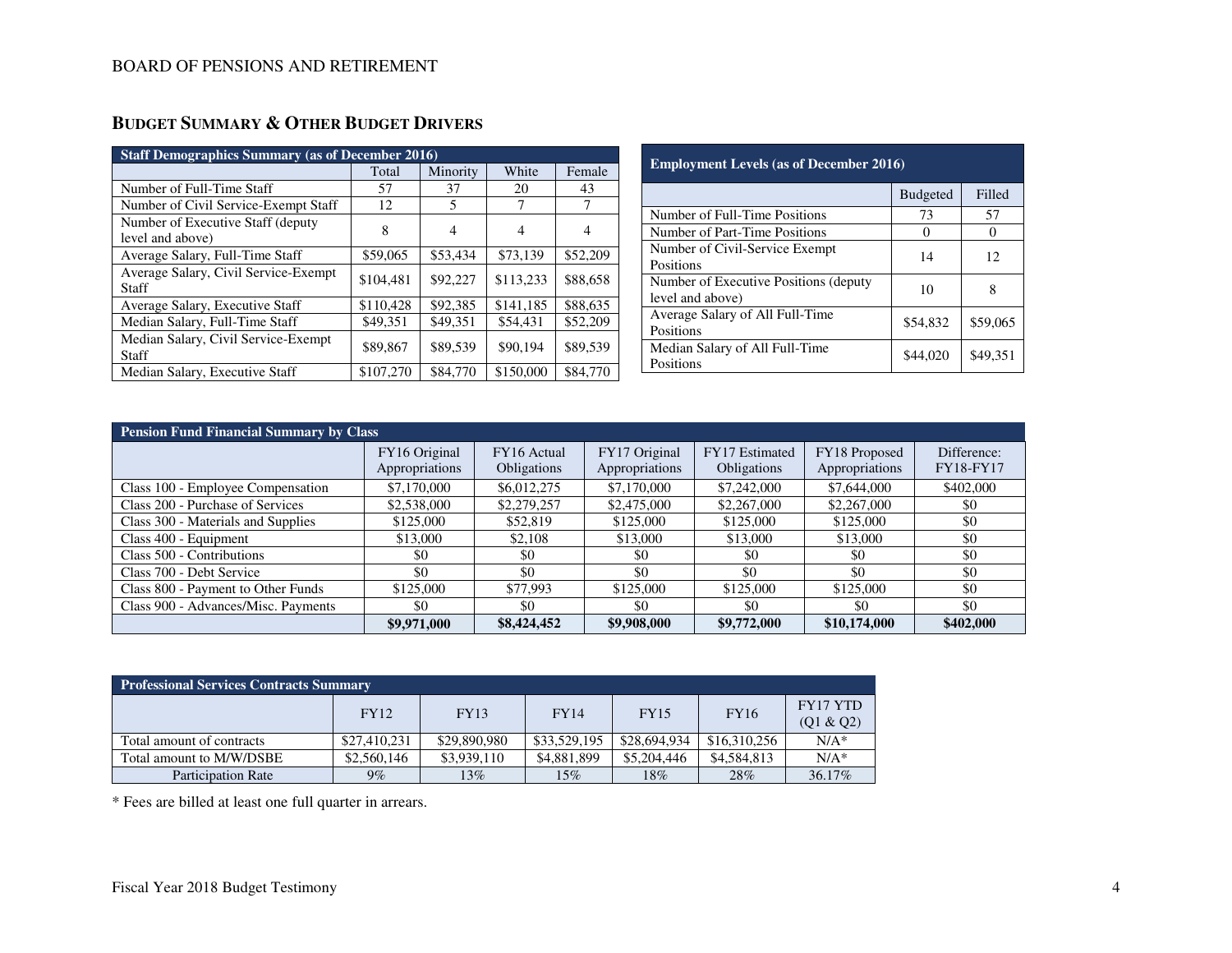| <b>M/W/DSBE Contract Participation Goal</b>    |             |      |             |  |  |  |  |
|------------------------------------------------|-------------|------|-------------|--|--|--|--|
|                                                | <b>FY16</b> | FY17 | <b>FY18</b> |  |  |  |  |
| M/W/DSBE Contract<br><b>Participation Goal</b> | 15%         | 15%  | 15%         |  |  |  |  |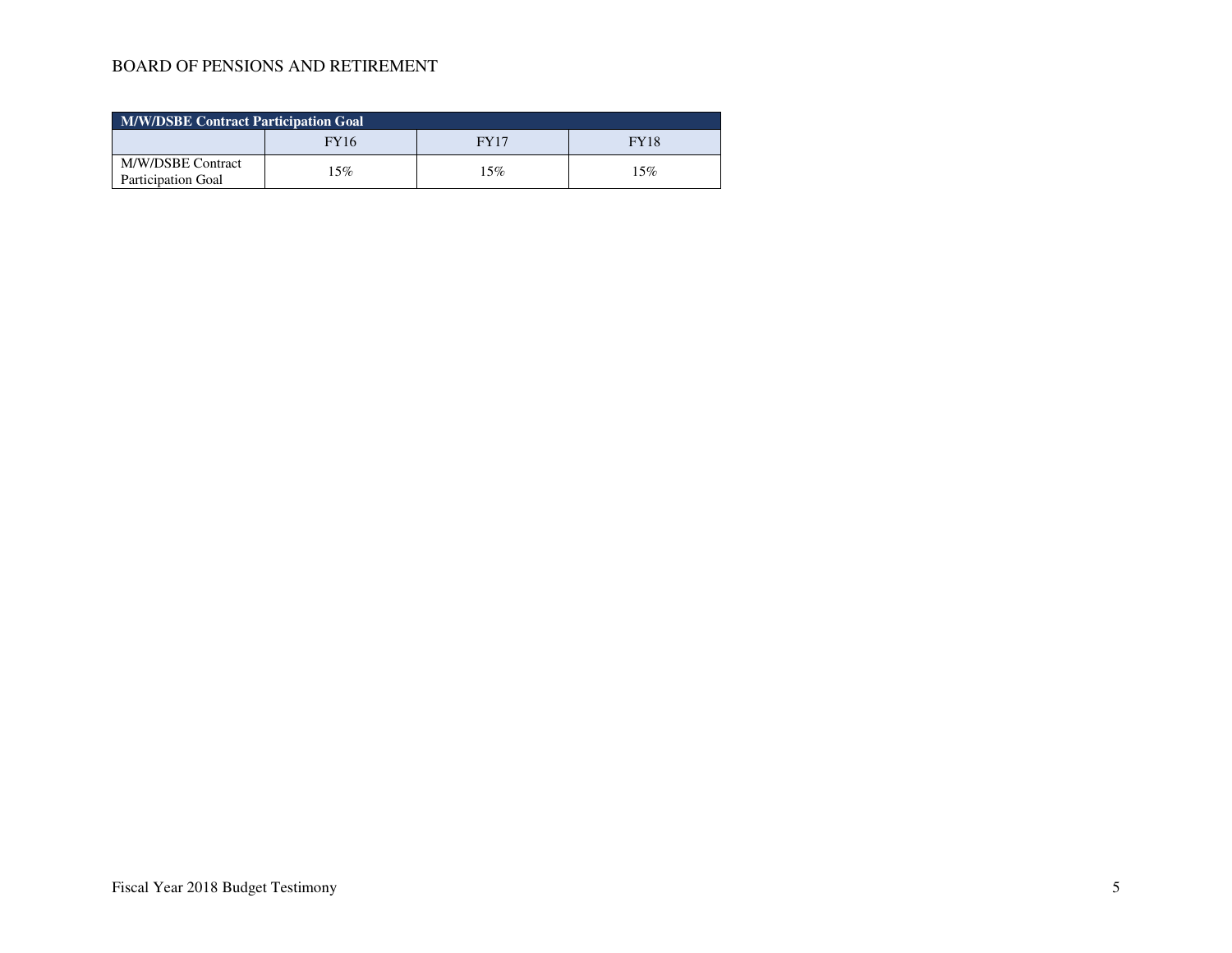## **PROPOSED BUDGET OVERVIEW**

#### **Proposed Funding Request**:

The proposed Fiscal Year 2018 General Fund budget totals \$10,174,000, an increase of \$402,000 over Fiscal Year 2017 estimated obligation levels. This increase is primarily due to Class 100 expenses.

The proposed budget includes:

- \$7,644,000 in Class 100, a \$402,000 increase over FY17. This funding will maintain staffing at its optimal level, and covers fringe benefits, as well as a scheduled 3% raise for the Board's District Council 33 represented staff.
- \$2,267,000 in Class 200, the same as projected in FY17. This funding will permit the Board to meet all anticipated contractual obligations.
- \$125,000 in Class 300, the same as projected in FY17. This funding will provide staff with the supplies necessary to deliver services efficiently.
- \$13,000 in Class 400, the same as projected in FY17. This funding will allow for the purchase of equipment as needed during the fiscal year.
- \$125,000 in Class 800, the same as projected in FY17. This funding will reimburse the General Fund for work performed on the Board's behalf by the City's central service agencies.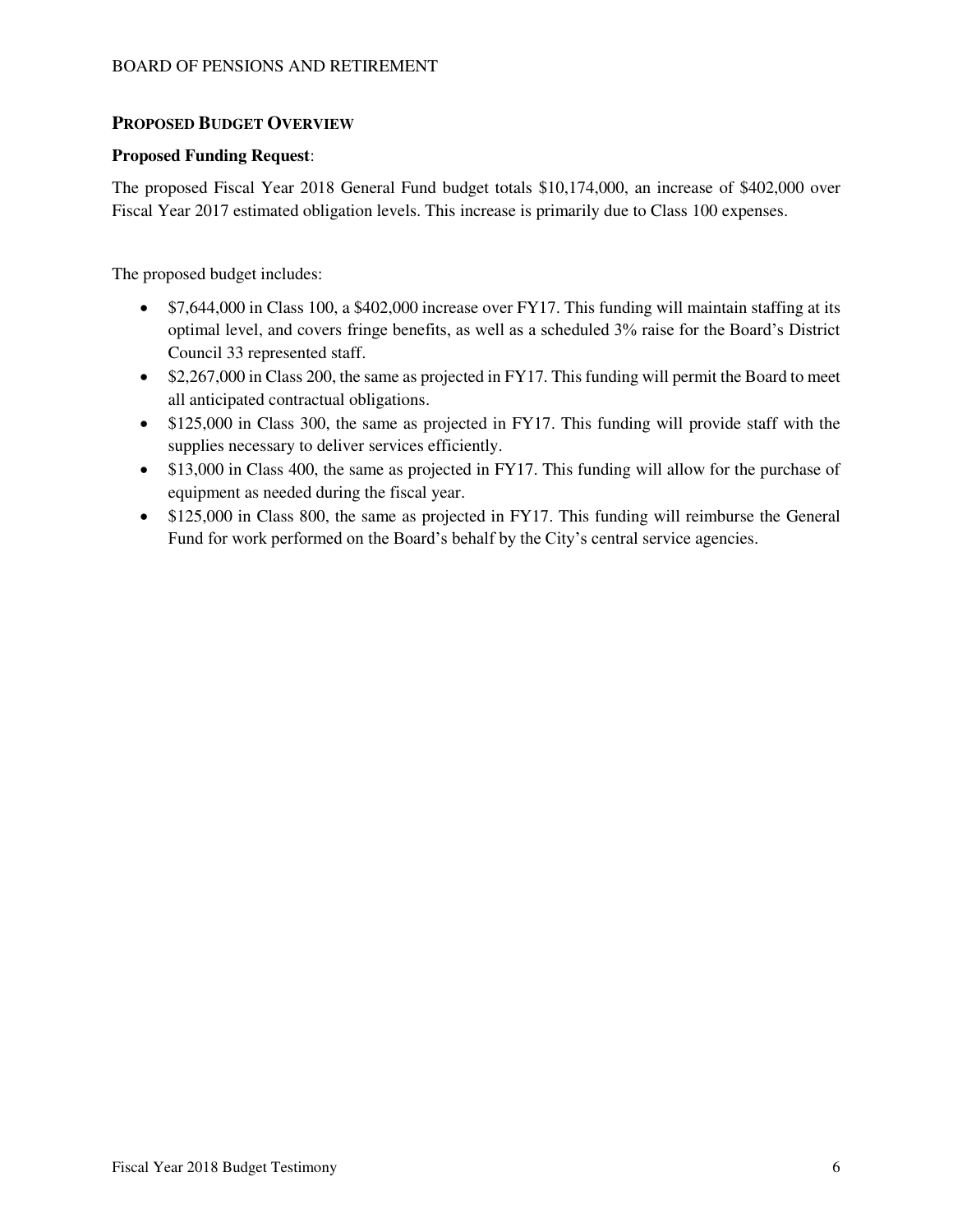## **STAFFING LEVELS**

The current budgeted staffing level appears to be at the appropriate level. Our intent is to continue to evaluate and review the vacancy level based on necessity. The Fiscal Year 2018 budget contains funding for 73 positions that service over 66,000 participants. This is the same number of positions that are budgeted for in the current fiscal year. To date in FY17, the Board has not authorized any expenditures for temporary staff and utilized minimal overtime.

The staff of the Board of Pensions is 75% female, 62% African-American, 2% Hispanic, and 3% Asian American. The Board's executive staff is composed of the Executive Director, Deputy Pension Director, Chief Investment Officer, Deputy Chief Investment Officer, Chief Compliance Officer, three Investment Officers, and two Benefit Administrators. The demographic of the executive staff is 50% female and 50% minority. There is not a large multilingual population at the Board. One staff member speaks Italian.

The Board has hired eight staff to date in FY17. Of these new hires, six are African American and six are female.

### **NEW HIRES**

| New Hires (from December 2016 to present) |                              |  |  |  |  |  |
|-------------------------------------------|------------------------------|--|--|--|--|--|
|                                           | Total Number of<br>New Hires |  |  |  |  |  |
| Black or African American                 |                              |  |  |  |  |  |
| White                                     |                              |  |  |  |  |  |
| Total                                     |                              |  |  |  |  |  |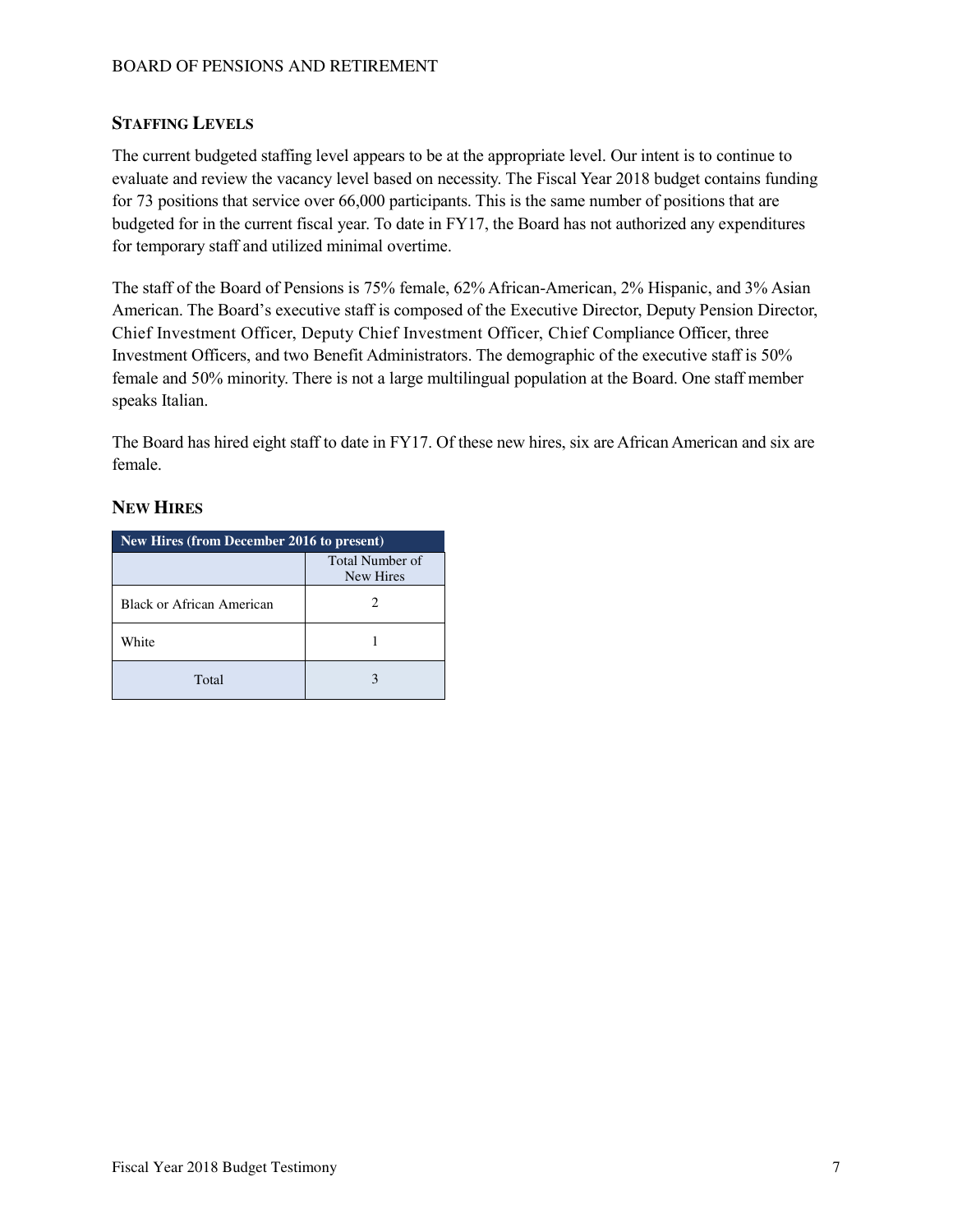### **PERFORMANCE, CHALLENGES, AND INITIATIVES**

The Board reduced the ratio of manager fees to assets under management from 0.62% at the close of FY15 to 0.38% at the end of FY16, a savings of approximately \$12.4 million. This was accomplished by increasing the use of lower cost passive investment managers. Between FY14 and FY16, fees were reduced by \$17.2 million, or 51%. In FY17, the Board has:

- Continued the process of reducing its exposure in certain high-cost trading strategies while achieving an 8.5% rate of return net of fees FY17 to date through February 2017.
- Restructured the Fund's portfolio, including an almost complete redemption of hedge funds.
- Reduced its assumed rate of return from 7.75% to 7.70%.
- Selected Torrey Cove as its private equity consultant and Marquette as its general and real estate consultant.
- Selected Nationwide to serve as the third-party administrator of the City's deferred compensation (457) plan, at fees significantly lower than those of the incumbent. The transition to Nationwide will be complete by the end of May 2017 and will include a full-time Certified Financial Planner who will be available daily to all plan members.
- Hired a full-time compliance officer.

The Board continues to provide retirement education sessions to system members, annually reaching 1,100 employees through in-house training as well as visits to various operating departments and participating in seminars for members of the police and firefighters' unions.

The Board increased the percentage of monthly pension benefits received via direct deposit from 91.8% in FY15 to 92.6% in FY16 and increased the number of 457 Plan participants from 19,388 to 20,329, or 73% of employees eligible to participate. The 457 Plan allows employees to contribute a portion of their earnings into a pre-tax defined contribution program, and to self-manage the investment of these contributions within available options. Participation in the 457 Plan is encouraged as a way for employees to create retirement income in addition to their accrued defined benefit pension. As of February 2017, this plan has exceeded \$1 billion in total assets.

As of the close of FY16, the number of benefit recipients and the annual rate of benefit payments had reached an all-time high.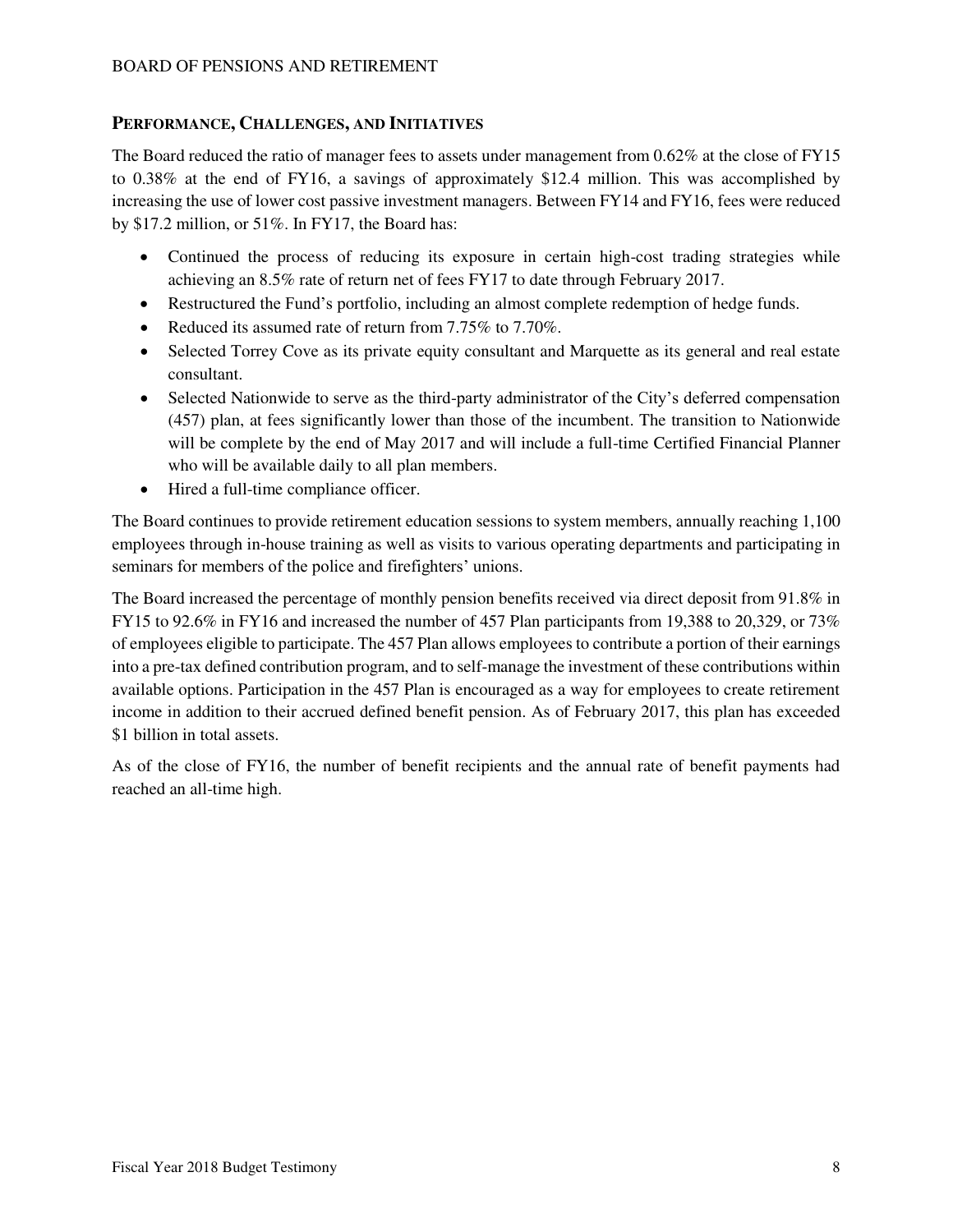| <b>FY18</b> Performance Measures: Investments  |             |                 |                  |                  |  |  |  |
|------------------------------------------------|-------------|-----------------|------------------|------------------|--|--|--|
| Measure                                        | <b>FY16</b> | <b>FY17 YTD</b> | <b>FY17</b>      | <b>FY18</b>      |  |  |  |
|                                                | Actual      | (01 & 02)       | Estimate         | Target           |  |  |  |
| Investment Ratio (fees divided by assets under | $0.37\%$    | N/A             | $0.35\%$         | $\leq 0.37\%$    |  |  |  |
| management) *                                  |             |                 |                  |                  |  |  |  |
| <b>Investment Return</b>                       | $-3.17\%$   | $6.99\%$        | at least $7.7\%$ | at least $7.7\%$ |  |  |  |

*\* The goal is to continue to reduce fees. Measure is tabulated annually.*

| <b>FY18 Performance Measures: Benefits</b>                                                                                              |             |           |             |             |  |  |  |  |
|-----------------------------------------------------------------------------------------------------------------------------------------|-------------|-----------|-------------|-------------|--|--|--|--|
| Measure                                                                                                                                 | <b>FY16</b> | FY17 YTD  | <b>FY17</b> | <b>FY18</b> |  |  |  |  |
|                                                                                                                                         | Actual      | (01 & 02) | Estimate    | Target      |  |  |  |  |
| Member Education (count of attendees) *                                                                                                 | 1.100       | 400       | 1.100       | 1.100       |  |  |  |  |
| * Six of the Board's 14 educational sessions are held from September to December. The remaining sessions are held from January to June. |             |           |             |             |  |  |  |  |

| $\mathbf{FY}$ 18 Performance Measures: Executive Direction & Administration |             |           |             |             |  |  |  |  |
|-----------------------------------------------------------------------------|-------------|-----------|-------------|-------------|--|--|--|--|
| Measure                                                                     | <b>FY16</b> | FY17 YTD  | <b>FY17</b> | <b>FY18</b> |  |  |  |  |
|                                                                             | Actual      | (01 & 02) | Estimate    | Target      |  |  |  |  |
| Number of 457 Plan deferred compensation participants                       | 20,329      | 20,828    | 21.300      | 21,300      |  |  |  |  |
| Percentage of recipients receiving benefits electronically                  | 92.6%       | $92.9\%$  | 93.2%       | 93.8%       |  |  |  |  |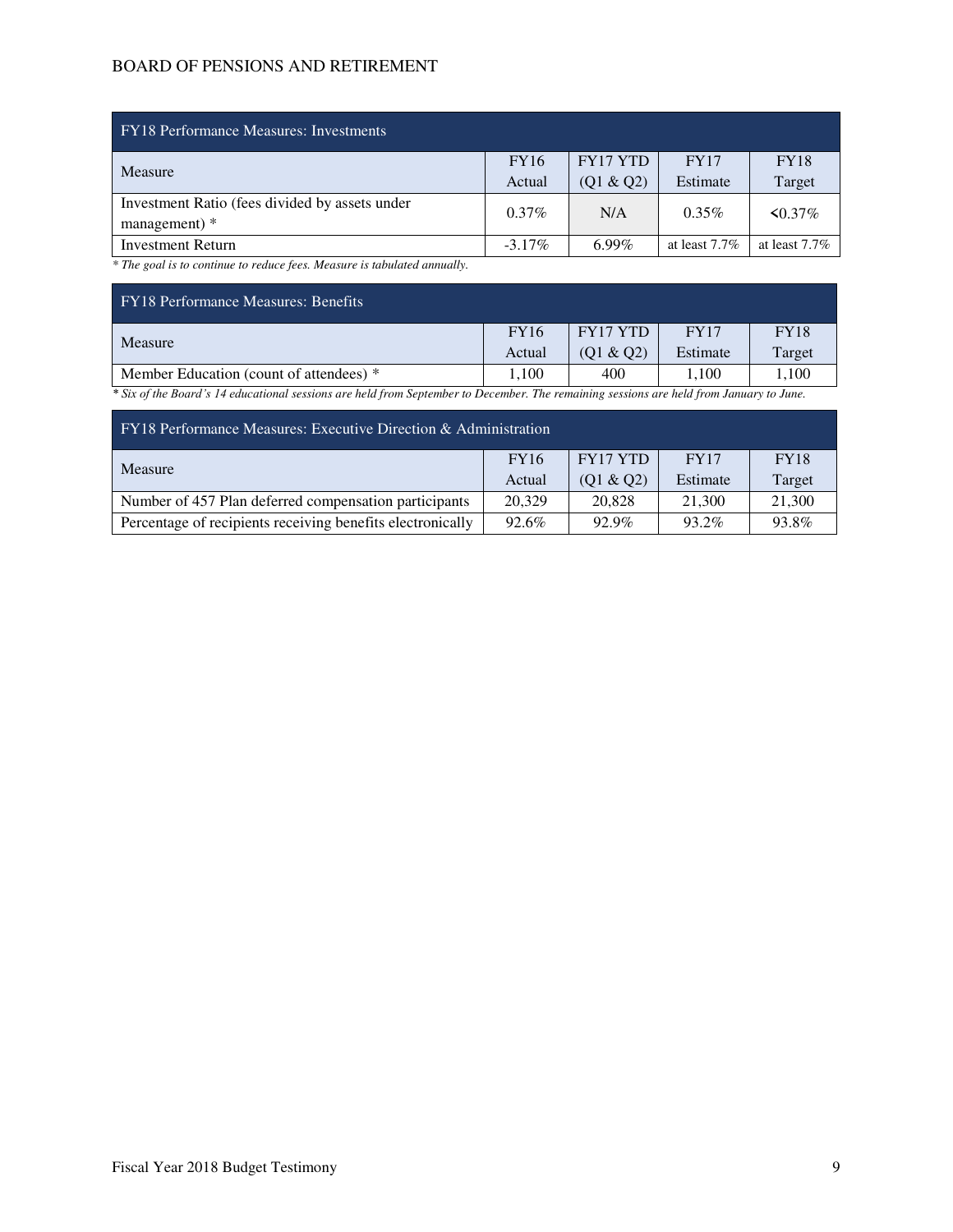# **OTHER BUDGETARY IMPACTS**

### **Federal and State**

The Board of Pensions' annual operating budget does not receive Federal or State funds.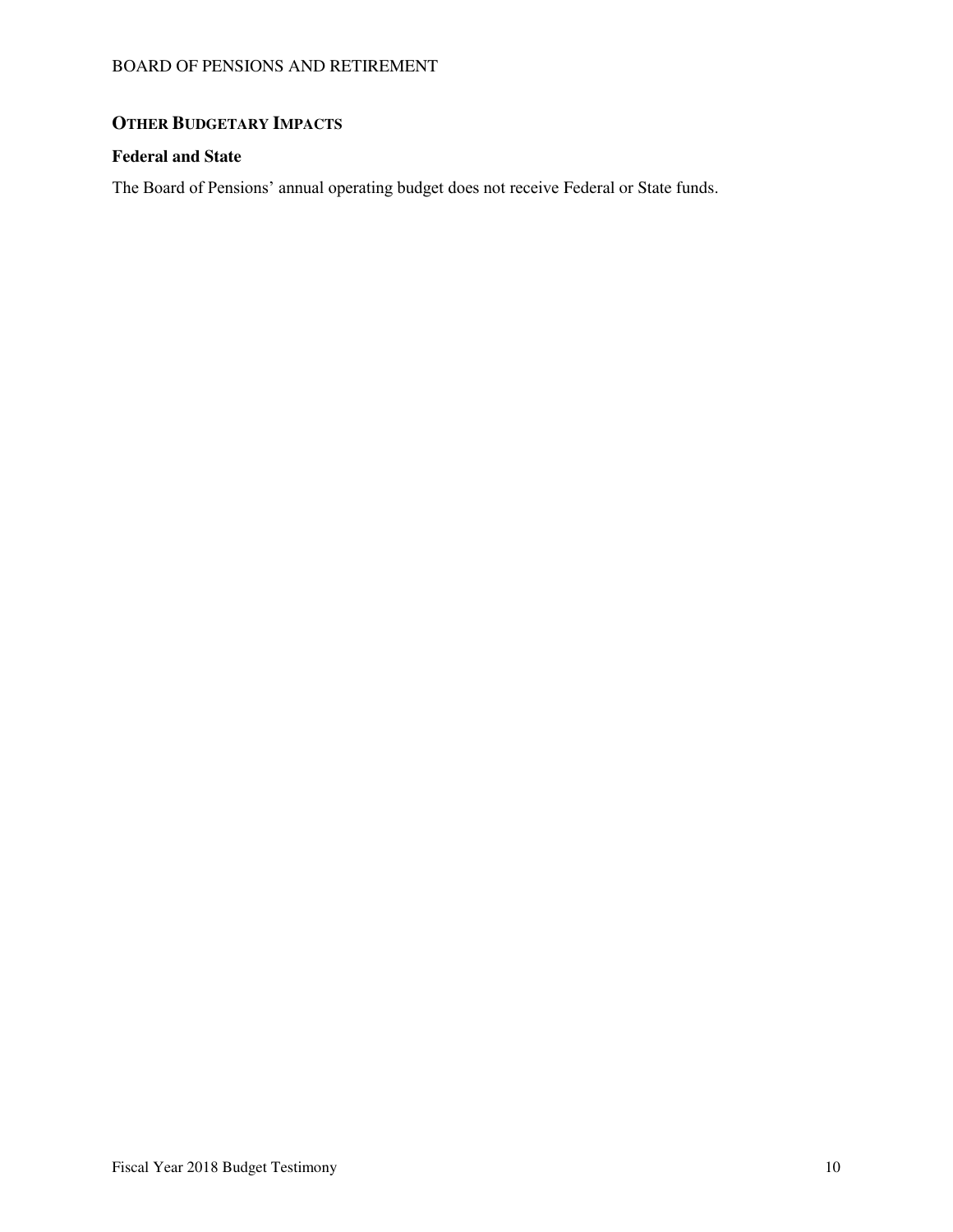# **CONTRACTING EXPERIENCE**

| <b>M/W/DSBE Participation on Large Professional Services Contracts</b> |                                  |                                 |                          |                               |                         |                                                 |                                          |                                           |                                                   |                                                                                                                                     |                                                          |
|------------------------------------------------------------------------|----------------------------------|---------------------------------|--------------------------|-------------------------------|-------------------------|-------------------------------------------------|------------------------------------------|-------------------------------------------|---------------------------------------------------|-------------------------------------------------------------------------------------------------------------------------------------|----------------------------------------------------------|
|                                                                        | Top Five Largest Contracts, FY17 |                                 |                          |                               |                         |                                                 |                                          |                                           |                                                   |                                                                                                                                     |                                                          |
| Vendor<br>Name                                                         | Service<br>Provided              | Dollar<br>Amount of<br>Contract | <b>RFP</b> Issue<br>Date | Contract<br><b>Start Date</b> | Ranges in<br><b>RFP</b> | $%$ of<br>M/W/DSBE<br>Participation<br>Achieved | \$ Value of<br>M/W/DSBE<br>Participation | Total $%$<br>Participation<br>- All DSBEs | Total \$<br>Value<br>Participation<br>- All DSBEs | Local<br><b>Business</b><br>(principal<br>place of<br>business<br>located<br>within City<br>limits)<br>[yes $/$ no $\overline{I}$ ] | Waiver for<br>Living Wage<br>Compliance?<br>[yes $/no$ ] |
|                                                                        |                                  |                                 |                          |                               | MBE:                    | $0\%$                                           | \$0                                      |                                           |                                                   |                                                                                                                                     |                                                          |
| Blue<br>Harbor                                                         | Invest<br>Manager                | \$1,141,840                     | N/A                      | 1/1/2014                      | WBE:<br>DSBE:           | $0\%$<br>$0\%$                                  | \$0<br>\$0                               | $0\%$                                     | \$0                                               | no                                                                                                                                  | no                                                       |
| Apollo<br>Franklin                                                     | Invest<br>Manager                | \$859,740                       | N/A                      | 5/1/2013                      | MBE:<br>WBE:<br>DSBE:   | $0\%$<br>$0\%$<br>$0\%$                         | \$0<br>\$0<br>\$0                        | $0\%$                                     | \$0                                               | no                                                                                                                                  | no                                                       |
| <b>KKR-PBPR</b>                                                        | Invest<br>Manager                | \$789,039                       | N/A                      | 6/1/2012                      | MBE:<br>WBE:<br>DSBE:   | $0\%$<br>$0\%$<br>$0\%$                         | \$0<br>\$0<br>\$0                        | $0\%$                                     | \$0                                               | no                                                                                                                                  | no                                                       |
| Causeway                                                               | Invest<br>Manager                | \$464,344                       | N/A                      | 12/1/2011                     | MBE:<br>WBE:<br>DSBE:   | $0\%$<br>$0\%$<br>$0\%$                         | \$0<br>\$0<br>\$0                        | $0\%$                                     | \$0                                               | no                                                                                                                                  | no                                                       |
| Avenue<br>Coppers                                                      | Invest<br>Manager                | \$396,046                       | N/A                      | 12/1/2013                     | MBE:<br>WBE:<br>DSBE:   | $0\%$<br>$0\%$<br>$0\%$                         | \$0<br>\$0<br>\$0                        | $0\%$                                     | \$0                                               | no                                                                                                                                  | no                                                       |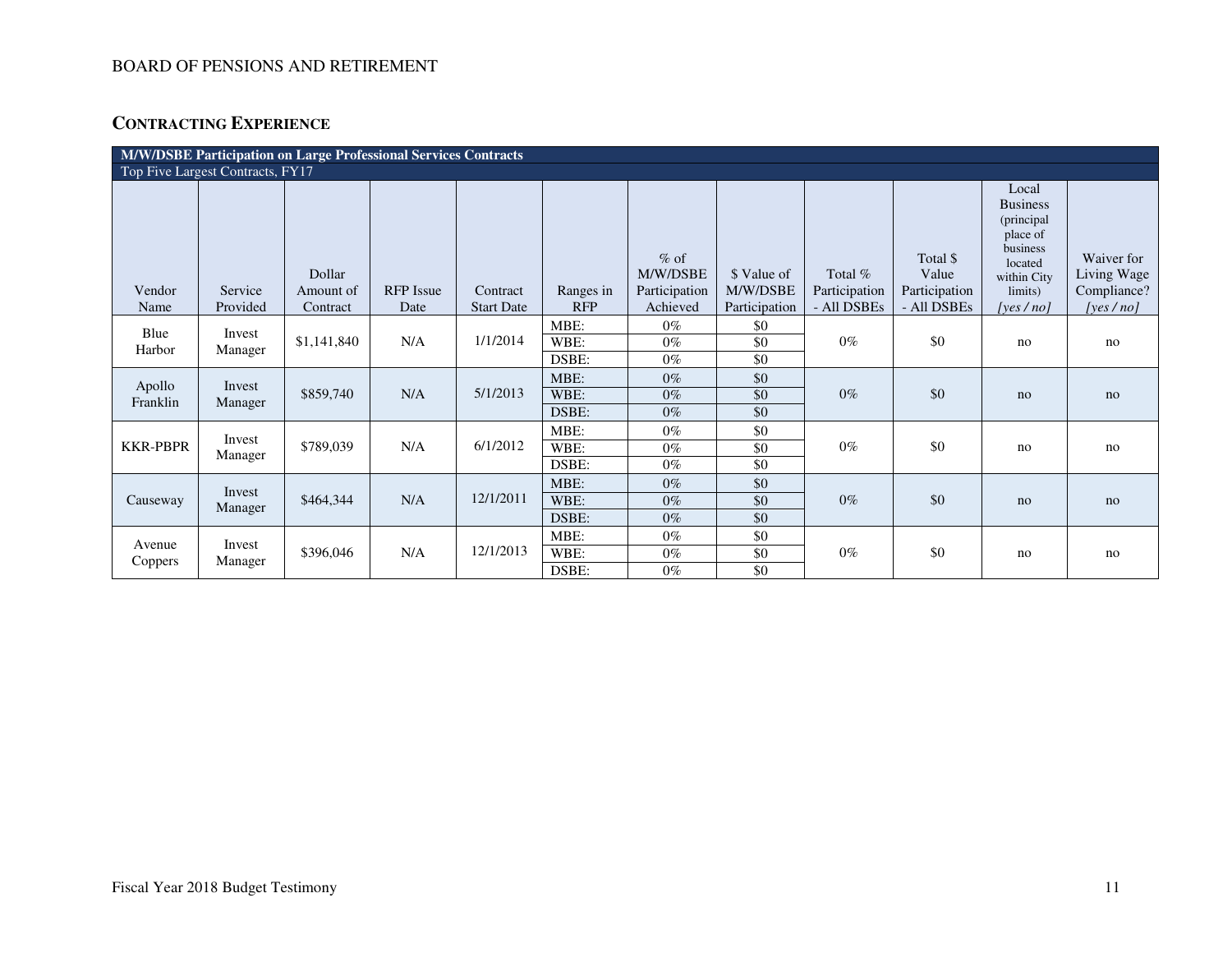# **EMPLOYEE DATA**

| <b>Staff Demographics (as of December 2016)</b> |                          |                          |                      |                              |                          |  |  |  |
|-------------------------------------------------|--------------------------|--------------------------|----------------------|------------------------------|--------------------------|--|--|--|
|                                                 | <b>Full-Time Staff</b>   |                          |                      | <b>Executive Staff</b>       |                          |  |  |  |
|                                                 | Male                     | Female                   |                      | Male                         | Female                   |  |  |  |
|                                                 | African-American         | African-American         |                      | African-American             | African-American         |  |  |  |
| Total                                           | 5                        | 30                       | Total                | $\mathbf{1}$                 | 3                        |  |  |  |
| % of Total                                      | 9%                       | 53%                      | % of Total           | 13%                          | 38%                      |  |  |  |
| Average Salary                                  | \$51,571                 | \$51,835                 | Average Salary       | \$75,000                     | \$98,180                 |  |  |  |
| <b>Median Salary</b>                            | \$49,573                 | \$44,198                 | <b>Median Salary</b> | \$75,000                     | \$89,539                 |  |  |  |
|                                                 | White                    | White                    |                      | White                        | White                    |  |  |  |
| Total                                           | 6                        | 13                       | Total                | 3                            | $\mathbf{1}$             |  |  |  |
| % of Total                                      | 11%                      | 23%                      | % of Total           | 38%                          | 13%                      |  |  |  |
| Average Salary                                  | \$116,621                | \$53,071                 | Average Salary       | \$168,247                    | \$60,000                 |  |  |  |
| <b>Median Salary</b>                            | \$106,440                | \$47,276                 | <b>Median Salary</b> | \$175,000                    | \$60,000                 |  |  |  |
|                                                 | Hispanic                 | Hispanic                 |                      | Hispanic                     | Hispanic                 |  |  |  |
| Total                                           | 1                        |                          | Total                | $\Omega$                     | $\overline{0}$           |  |  |  |
| % of Total                                      | $2\%$                    | $0\%$                    | % of Total           | $0\%$                        | $0\%$                    |  |  |  |
| Average Salary                                  | \$30,962                 | $\qquad \qquad -$        | Average Salary       | $\qquad \qquad \blacksquare$ | $\qquad \qquad -$        |  |  |  |
| <b>Median Salary</b>                            | \$30,962                 | $\overline{a}$           | <b>Median Salary</b> |                              |                          |  |  |  |
|                                                 | Asian                    | Asian                    |                      | Asian                        | Asian                    |  |  |  |
| Total                                           | 2                        | $\overline{0}$           | Total                | $\Omega$                     | $\theta$                 |  |  |  |
| % of Total                                      | $4\%$                    | $0\%$                    | % of Total           | $0\%$                        | $0\%$                    |  |  |  |
| Average Salary                                  | \$66,580                 | $\overline{a}$           | Average Salary       |                              |                          |  |  |  |
| <b>Median Salary</b>                            | \$66,580                 | $\frac{1}{2}$            | <b>Median Salary</b> |                              |                          |  |  |  |
|                                                 | Other                    | Other                    |                      | Other                        | Other                    |  |  |  |
| Total                                           | $\Omega$                 | $\overline{0}$           | Total                | $\Omega$                     | $\overline{0}$           |  |  |  |
| % of Total                                      | $0\%$                    | $0\%$                    | % of Total           | $0\%$                        | $0\%$                    |  |  |  |
| Average Salary                                  | $\overline{\phantom{a}}$ | $\overline{\phantom{a}}$ | Average Salary       | $\blacksquare$               | $\overline{a}$           |  |  |  |
| <b>Median Salary</b>                            |                          |                          | <b>Median Salary</b> |                              |                          |  |  |  |
|                                                 | Bilingual                | Bilingual                |                      | Bilingual                    | Bilingual                |  |  |  |
| Total                                           | 1                        | $\boldsymbol{0}$         | Total                | $\theta$                     | $\boldsymbol{0}$         |  |  |  |
| % of Total                                      | $2\%$                    | $0\%$                    | % of Total           | $0\%$                        | $0\%$                    |  |  |  |
| Average Salary                                  | \$41,755                 | $\frac{1}{2}$            | Average Salary       |                              |                          |  |  |  |
| <b>Median Salary</b>                            | \$41,755                 | $\overline{\phantom{a}}$ | Median Salary        | $\qquad \qquad -$            | $\overline{\phantom{a}}$ |  |  |  |
|                                                 | Male                     | Female                   |                      | Male                         | Female                   |  |  |  |
| Total                                           | 14                       | 43                       | Total                | 4                            | $\overline{4}$           |  |  |  |
| % of Total                                      | $25\%$                   | $75\%$                   | % of Total           | 50%                          | 50%                      |  |  |  |
| Average Salary                                  | \$80,122                 | \$52,209                 | Average Salary       | \$144,935                    | \$88,635                 |  |  |  |
| <b>Median Salary</b>                            | \$60,680                 | \$44,178                 | <b>Median Salary</b> | \$150,000                    | \$84,770                 |  |  |  |